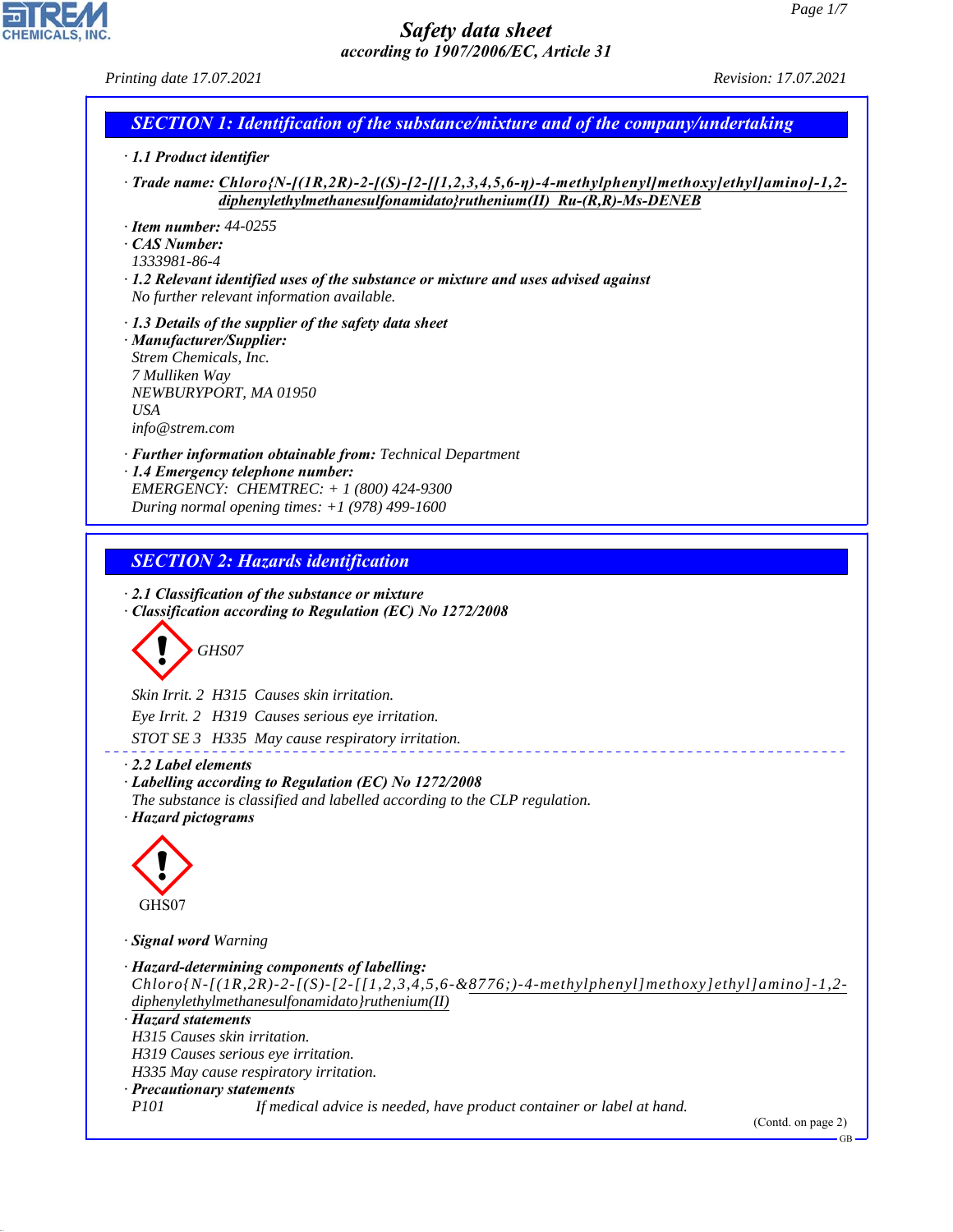*Printing date 17.07.2021 Revision: 17.07.2021*

#### *Trade name: Chloro{N-[(1R,2R)-2-[(S)-[2-[[1,2,3,4,5,6-η)-4-methylphenyl]methoxy]ethyl]amino]-1,2 diphenylethylmethanesulfonamidato}ruthenium(II) Ru-(R,R)-Ms-DENEB*

|                           | (Contd. of page 1)                                                                                    |
|---------------------------|-------------------------------------------------------------------------------------------------------|
| <i>P102</i>               | Keep out of reach of children.                                                                        |
| <i>P103</i>               | Read label before use.                                                                                |
| P <sub>262</sub>          | Do not get in eyes, on skin, or on clothing.                                                          |
| P <sub>280</sub>          | Wear protective gloves/protective clothing/eye protection/face protection.                            |
|                           | P305+P351+P338 IF IN EYES: Rinse cautiously with water for several minutes. Remove contact lenses, if |
|                           | present and easy to do. Continue rinsing.                                                             |
| P321                      | Specific treatment (see on this label).                                                               |
| $P403 + P233$             | Store in a well-ventilated place. Keep container tightly closed.                                      |
| <i>P501</i>               | Dispose of contents/container in accordance with local/regional/national/international                |
|                           | regulations.                                                                                          |
| $\cdot$ 2.3 Other hazards |                                                                                                       |
|                           |                                                                                                       |

- *· Results of PBT and vPvB assessment*
- *· PBT: Not applicable.*
- *· vPvB: Not applicable.*

## *SECTION 3: Composition/information on ingredients*

- *· 3.1 Chemical characterisation: Substances*
- *· CAS No. Description*
- *1333981-86-4 Chloro{N-[(1R,2R)-2-[(S)-[2-[[1,2,3,4,5,6-&8776;)-4 methylphenyl]methoxy]ethyl]amino]-1,2 diphenylethylmethanesulfonamidato}ruthenium(II)*

#### *SECTION 4: First aid measures*

- *· 4.1 Description of first aid measures*
- *· General information: Immediately remove any clothing soiled by the product.*
- *· After inhalation: In case of unconsciousness place patient stably in side position for transportation.*
- *· After skin contact: Immediately wash with water and soap and rinse thoroughly.*
- *· After eye contact:*

*Rinse opened eye for several minutes under running water. If symptoms persist, consult a doctor.*

- *· After swallowing: If symptoms persist consult doctor.*
- *· 4.2 Most important symptoms and effects, both acute and delayed No further relevant information available.*
- *· 4.3 Indication of any immediate medical attention and special treatment needed*
- *No further relevant information available.*

#### *SECTION 5: Firefighting measures*

- *· 5.1 Extinguishing media*
- *· Suitable extinguishing agents: Use fire extinguishing methods suitable to surrounding conditions.*
- *· 5.2 Special hazards arising from the substance or mixture No further relevant information available.*
- *· 5.3 Advice for firefighters*

44.1.1

*· Protective equipment: No special measures required.*

#### *SECTION 6: Accidental release measures*

*· 6.1 Personal precautions, protective equipment and emergency procedures Not required.*

*· 6.2 Environmental precautions: No special measures required.*

(Contd. on page 3)

GB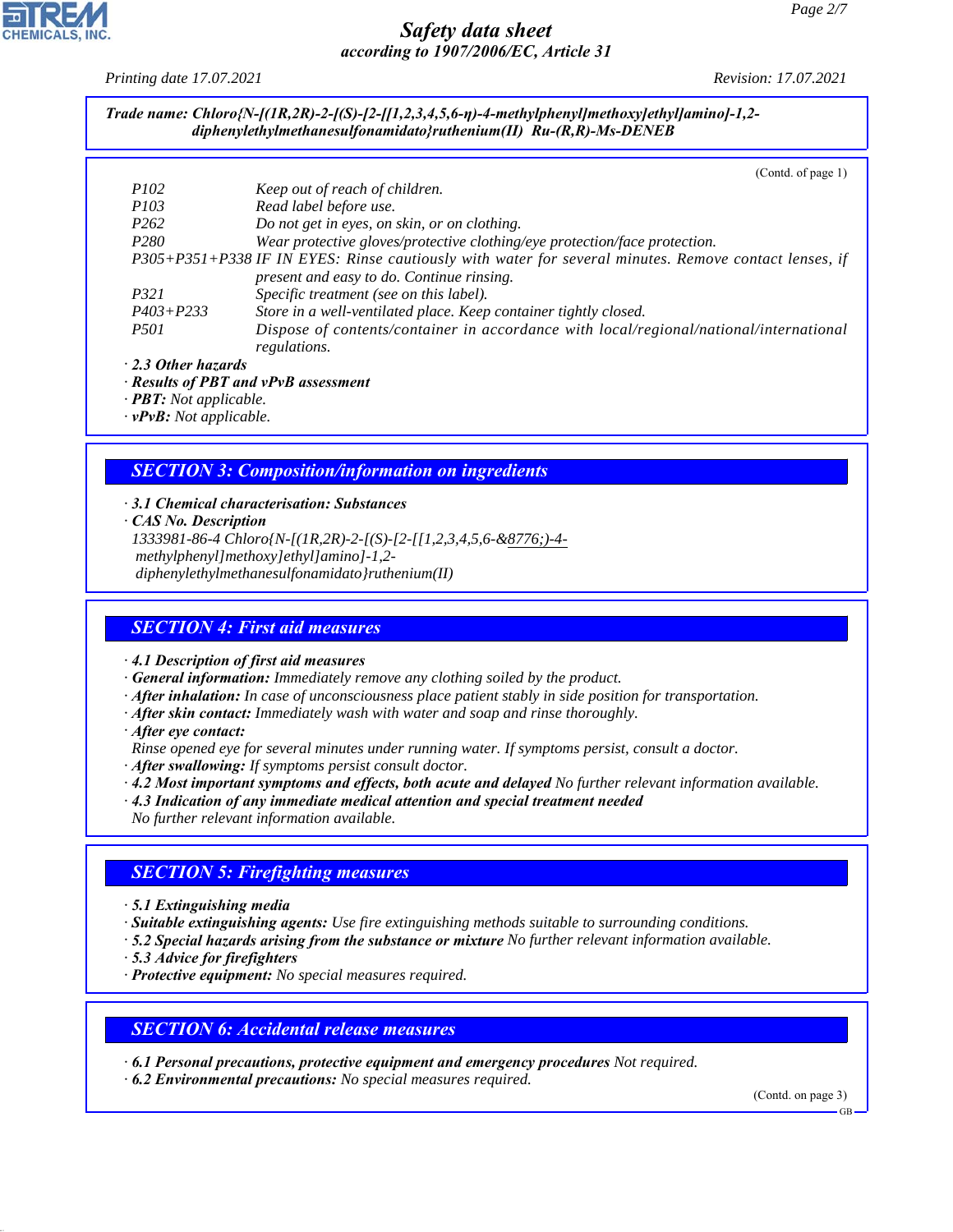*Printing date 17.07.2021 Revision: 17.07.2021*

*Trade name: Chloro{N-[(1R,2R)-2-[(S)-[2-[[1,2,3,4,5,6-η)-4-methylphenyl]methoxy]ethyl]amino]-1,2 diphenylethylmethanesulfonamidato}ruthenium(II) Ru-(R,R)-Ms-DENEB*

(Contd. of page 2)

*· 6.3 Methods and material for containment and cleaning up:*

*Absorb with liquid-binding material (sand, diatomite, acid binders, universal binders, sawdust). Dispose contaminated material as waste according to item 13. Ensure adequate ventilation.*

*· 6.4 Reference to other sections See Section 7 for information on safe handling. See Section 8 for information on personal protection equipment.*

*See Section 13 for disposal information.*

## *SECTION 7: Handling and storage*

*· 7.1 Precautions for safe handling*

*Ensure good ventilation/exhaustion at the workplace. Prevent formation of aerosols.*

- *· Information about fire and explosion protection: No special measures required.*
- *· 7.2 Conditions for safe storage, including any incompatibilities*

*· Storage:*

- *· Requirements to be met by storerooms and receptacles: No special requirements.*
- *· Information about storage in one common storage facility: Not required.*
- *· Further information about storage conditions: Keep container tightly sealed.*
- *· 7.3 Specific end use(s) No further relevant information available.*

#### *SECTION 8: Exposure controls/personal protection*

*· Additional information about design of technical facilities: No further data; see item 7.*

- *· 8.1 Control parameters*
- *· Ingredients with limit values that require monitoring at the workplace: Not required.*
- *· Additional information: The lists valid during the making were used as basis.*
- *· 8.2 Exposure controls*
- *· Personal protective equipment:*
- *· General protective and hygienic measures: Keep away from foodstuffs, beverages and feed. Immediately remove all soiled and contaminated clothing Wash hands before breaks and at the end of work. Avoid contact with the eyes and skin.*
- *· Respiratory protection:*

*In case of brief exposure or low pollution use respiratory filter device. In case of intensive or longer exposure use self-contained respiratory protective device.*

*· Protection of hands:*



44.1.1

\_S*Protective gloves*

*The glove material has to be impermeable and resistant to the product/ the substance/ the preparation. Due to missing tests no recommendation to the glove material can be given for the product/ the preparation/ the chemical mixture.*

*Selection of the glove material on consideration of the penetration times, rates of diffusion and the degradation*

(Contd. on page 4) GB

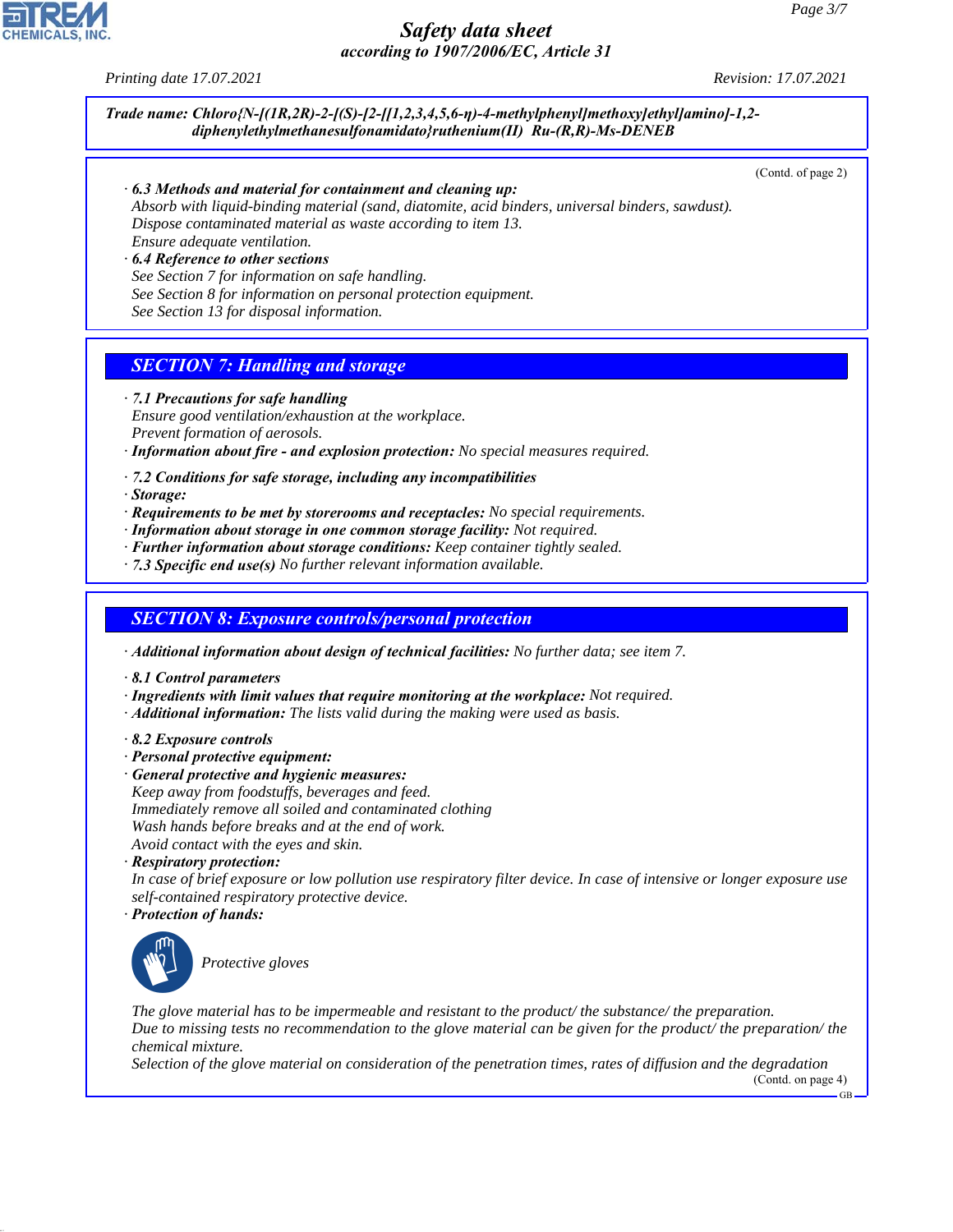*Printing date 17.07.2021 Revision: 17.07.2021*

|                                                                                                           | Trade name: Chloro{N-[(1R,2R)-2-[(S)-[2-[[1,2,3,4,5,6- $\eta$ )-4-methylphenyl]methoxy]ethyl]amino]-1,2-<br>diphenylethylmethanesulfonamidato}ruthenium(II) Ru-(R,R)-Ms-DENEB |
|-----------------------------------------------------------------------------------------------------------|-------------------------------------------------------------------------------------------------------------------------------------------------------------------------------|
|                                                                                                           | (Contd. of page 3)                                                                                                                                                            |
| · Material of gloves<br>varies from manufacturer to manufacturer.<br>· Penetration time of glove material | The selection of the suitable gloves does not only depend on the material, but also on further marks of quality and                                                           |
| observed.                                                                                                 | The exact break through time has to be found out by the manufacturer of the protective gloves and has to be                                                                   |
| $\cdot$ Eye protection:                                                                                   |                                                                                                                                                                               |
| Tightly sealed goggles                                                                                    |                                                                                                                                                                               |
| · 9.1 Information on basic physical and chemical properties<br>· General Information                      |                                                                                                                                                                               |
| $\cdot$ Appearance:                                                                                       |                                                                                                                                                                               |
| Form:<br>Colour:                                                                                          | Fluid<br>Not determined.                                                                                                                                                      |
| · Odour:                                                                                                  | Characteristic                                                                                                                                                                |
| · Odour threshold:                                                                                        | Not determined.                                                                                                                                                               |
| $\cdot$ pH-value:                                                                                         | Not determined.                                                                                                                                                               |
| Change in condition                                                                                       |                                                                                                                                                                               |
| Melting point/freezing point:<br>Initial boiling point and boiling range: Undetermined.                   | Undetermined.                                                                                                                                                                 |
| · Flash point:                                                                                            | Not applicable.                                                                                                                                                               |
| · Flammability (solid, gas):                                                                              | Not determined.                                                                                                                                                               |
| · Ignition temperature:                                                                                   |                                                                                                                                                                               |
| <b>Decomposition temperature:</b>                                                                         | Not determined.                                                                                                                                                               |
| · Auto-ignition temperature:                                                                              | Not determined.                                                                                                                                                               |
| · Explosive properties:                                                                                   | Product does not present an explosion hazard.                                                                                                                                 |
| · Explosion limits:<br>Lower:                                                                             | Not determined.                                                                                                                                                               |
| <b>Upper:</b>                                                                                             | Not determined.                                                                                                                                                               |
| · Vapour pressure:                                                                                        | Not determined.                                                                                                                                                               |
| · Density:                                                                                                | Not determined.                                                                                                                                                               |
| · Relative density                                                                                        | Not determined.                                                                                                                                                               |
| · Vapour density                                                                                          | Not determined.                                                                                                                                                               |
| · Evaporation rate                                                                                        | Not determined.                                                                                                                                                               |
| · Solubility in / Miscibility with<br>water:                                                              | Not miscible or difficult to mix.                                                                                                                                             |
| · Partition coefficient: n-octanol/water:                                                                 | Not determined.                                                                                                                                                               |
| · Viscosity:                                                                                              |                                                                                                                                                                               |
| Dynamic:                                                                                                  | Not determined.                                                                                                                                                               |
| Kinematic:                                                                                                | Not determined.                                                                                                                                                               |
| · Solvent content:<br><b>Organic solvents:</b>                                                            | $0.0\%$                                                                                                                                                                       |
| $VOC$ (EC)                                                                                                | $0.00\%$                                                                                                                                                                      |
|                                                                                                           |                                                                                                                                                                               |



44.1.1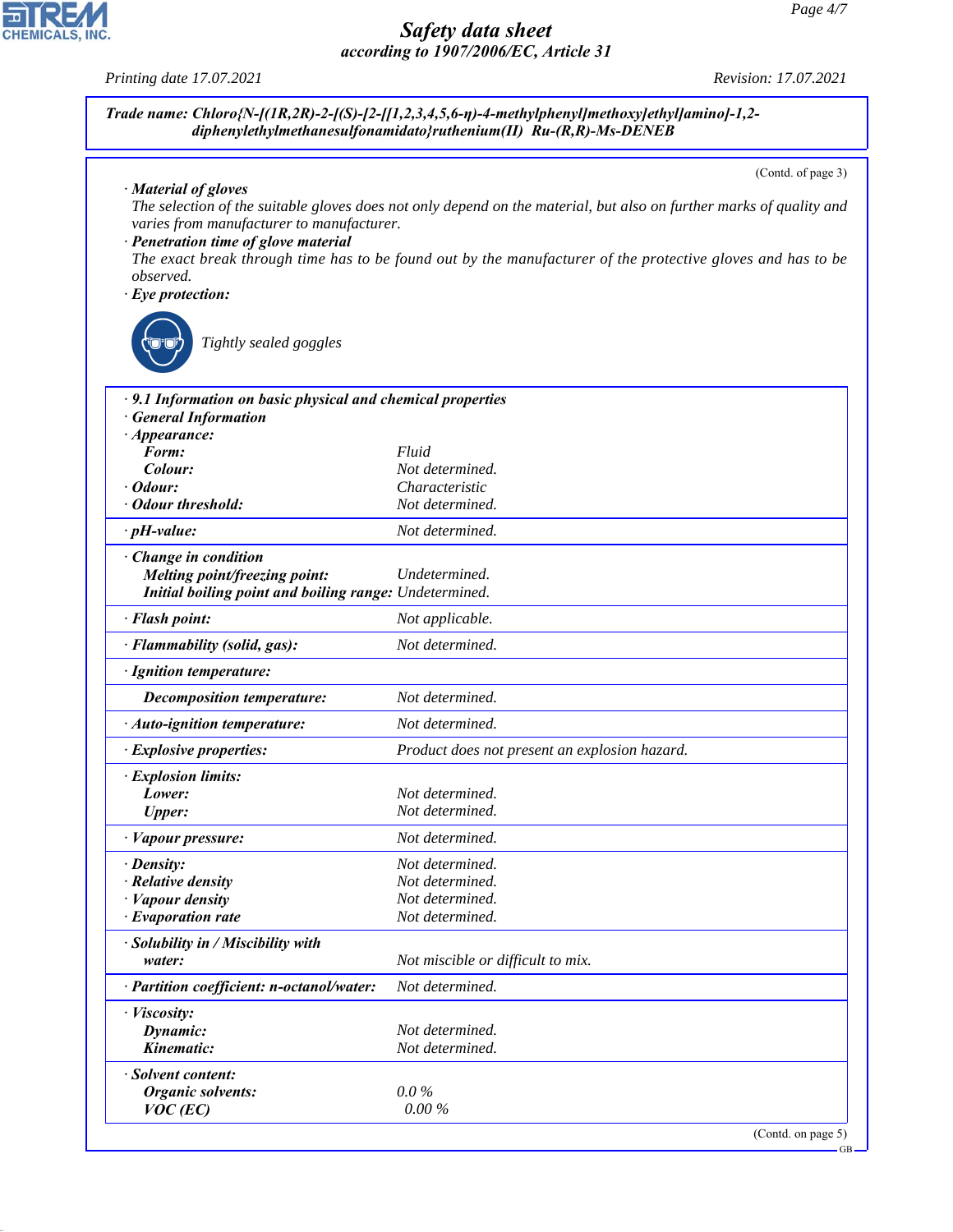*Printing date 17.07.2021 Revision: 17.07.2021*

*Trade name: Chloro{N-[(1R,2R)-2-[(S)-[2-[[1,2,3,4,5,6-η)-4-methylphenyl]methoxy]ethyl]amino]-1,2 diphenylethylmethanesulfonamidato}ruthenium(II) Ru-(R,R)-Ms-DENEB*

(Contd. of page 4)

*· 9.2 Other information No further relevant information available.*

#### *SECTION 10: Stability and reactivity*

*· 10.1 Reactivity No further relevant information available.*

- *· 10.2 Chemical stability*
- *· Thermal decomposition / conditions to be avoided: No decomposition if used according to specifications.*
- *· 10.3 Possibility of hazardous reactions No dangerous reactions known.*
- *· 10.4 Conditions to avoid No further relevant information available.*
- *· 10.5 Incompatible materials: No further relevant information available.*
- *· 10.6 Hazardous decomposition products: No dangerous decomposition products known.*

#### *SECTION 11: Toxicological information*

*· 11.1 Information on toxicological effects*

- *· Acute toxicity Based on available data, the classification criteria are not met.*
- *· Primary irritant effect:*
- *· Skin corrosion/irritation Causes skin irritation.*
- *· Serious eye damage/irritation*
- *Causes serious eye irritation.*
- *· Respiratory or skin sensitisation Based on available data, the classification criteria are not met.*
- *· CMR effects (carcinogenity, mutagenicity and toxicity for reproduction)*
- *· Germ cell mutagenicity Based on available data, the classification criteria are not met.*
- *· Carcinogenicity Based on available data, the classification criteria are not met.*
- *· Reproductive toxicity Based on available data, the classification criteria are not met.*
- *· STOT-single exposure*
- *May cause respiratory irritation.*

*· STOT-repeated exposure Based on available data, the classification criteria are not met.*

*· Aspiration hazard Based on available data, the classification criteria are not met.*

#### *SECTION 12: Ecological information*

- *· 12.1 Toxicity*
- *· Aquatic toxicity: No further relevant information available.*
- *· 12.2 Persistence and degradability No further relevant information available.*
- *· 12.3 Bioaccumulative potential No further relevant information available.*
- *· 12.4 Mobility in soil No further relevant information available.*
- *· Additional ecological information:*
- *· General notes: Not known to be hazardous to water.*
- *· 12.5 Results of PBT and vPvB assessment*
- *· PBT: Not applicable.*
- *· vPvB: Not applicable.*

44.1.1

*· 12.6 Other adverse effects No further relevant information available.*

(Contd. on page 6)

GB

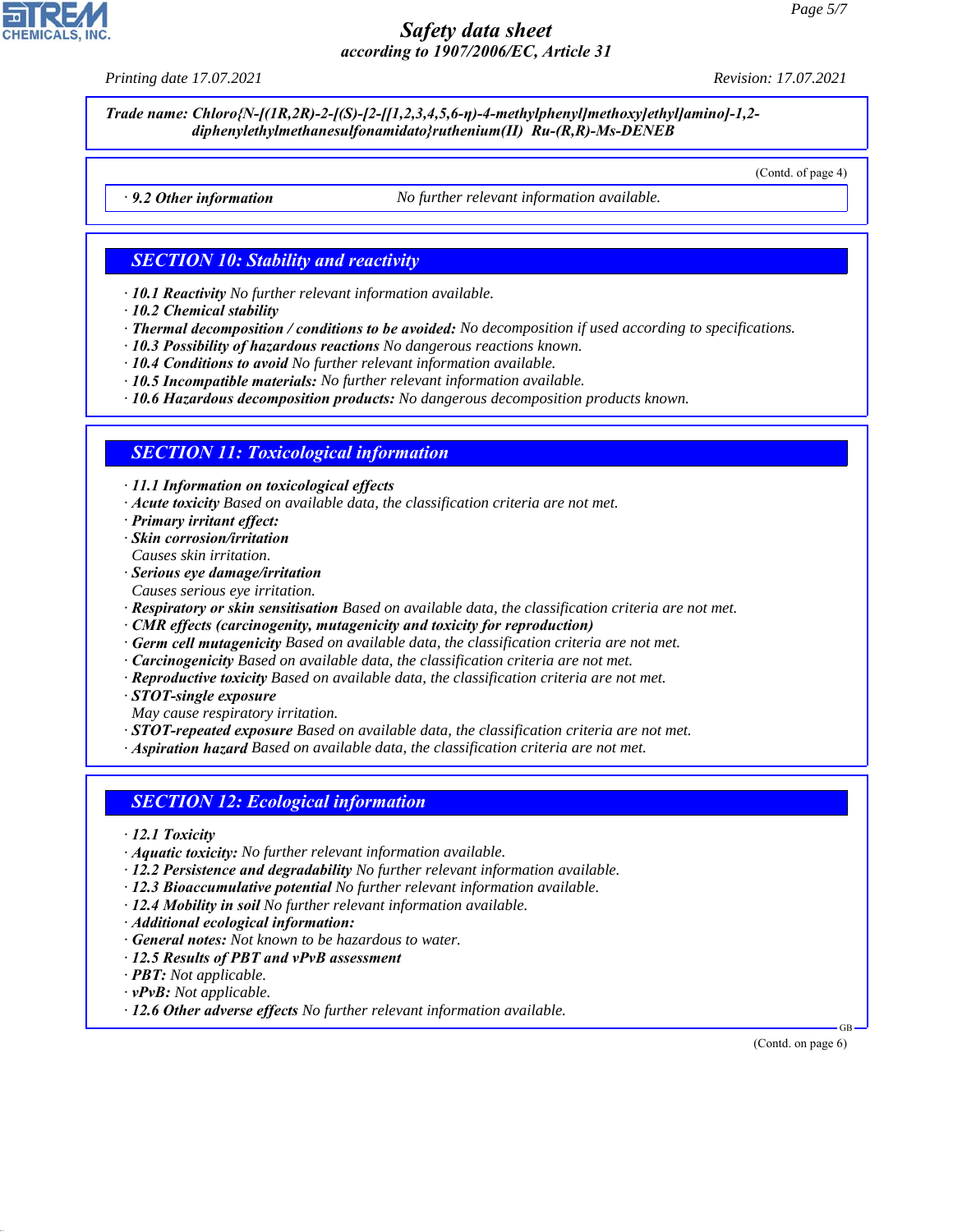*Printing date 17.07.2021 Revision: 17.07.2021*

*Trade name: Chloro{N-[(1R,2R)-2-[(S)-[2-[[1,2,3,4,5,6-η)-4-methylphenyl]methoxy]ethyl]amino]-1,2 diphenylethylmethanesulfonamidato}ruthenium(II) Ru-(R,R)-Ms-DENEB*

(Contd. of page 5)

#### *SECTION 13: Disposal considerations*

*· 13.1 Waste treatment methods*

*· Recommendation*

*Must not be disposed together with household garbage. Do not allow product to reach sewage system.*

*· Uncleaned packaging:*

*· Recommendation: Disposal must be made according to official regulations.*

| <b>SECTION 14: Transport information</b>                                                                     |                 |  |
|--------------------------------------------------------------------------------------------------------------|-----------------|--|
| $\cdot$ 14.1 UN-Number<br>· ADR, ADN, IMDG, IATA                                                             | not regulated   |  |
| $\cdot$ 14.2 UN proper shipping name<br>· ADR, ADN, IMDG, IATA                                               | not regulated   |  |
| $\cdot$ 14.3 Transport hazard class(es)                                                                      |                 |  |
| · ADR, ADN, IMDG, IATA<br>· Class                                                                            | not regulated   |  |
| $\cdot$ 14.4 Packing group<br>· ADR, IMDG, IATA                                                              | not regulated   |  |
| 14.5 Environmental hazards:<br>· Marine pollutant:                                                           | $N_{O}$         |  |
| $\cdot$ 14.6 Special precautions for user                                                                    | Not applicable. |  |
| $\cdot$ 14.7 Transport in bulk according to Annex II of<br><b>Marpol and the IBC Code</b><br>Not applicable. |                 |  |
| · UN "Model Regulation":                                                                                     | not regulated   |  |

#### *SECTION 15: Regulatory information*

*· 15.1 Safety, health and environmental regulations/legislation specific for the substance or mixture*

*· Directive 2012/18/EU*

*· Named dangerous substances - ANNEX I Substance is not listed.*

- *· REGULATION (EC) No 1907/2006 ANNEX XVII Conditions of restriction: 3*
- *· 15.2 Chemical safety assessment: A Chemical Safety Assessment has not been carried out.*

## *SECTION 16: Other information*

*This information is based on our present knowledge. However, this shall not constitute a guarantee for any specific product features and shall not establish a legally valid contractual relationship.*

*· Department issuing SDS: Technical Department.*

*· Contact: Technical Director*

44.1.1

*· Abbreviations and acronyms: ADR: Accord européen sur le transport des marchandises dangereuses par Route (European Agreement concerning the International Carriage of Dangerous Goods by Road) IMDG: International Maritime Code for Dangerous Goods IATA: International Air Transport Association*

(Contd. on page 7)

GB